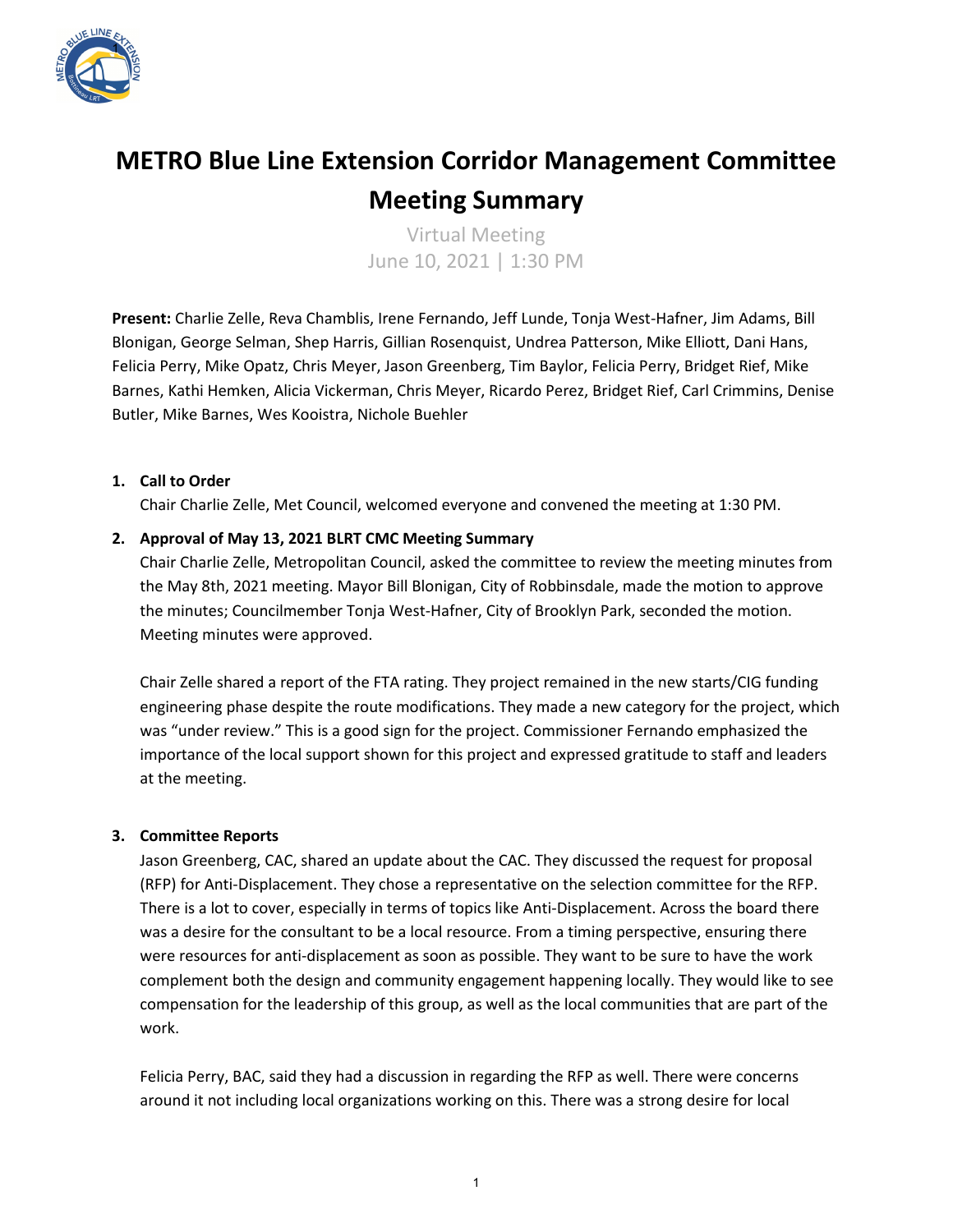

organizations being involved as opposed to an outside entity. They also reviewed feedback from community engagement, and station placement. There was concern raised about having specific data to make more informed decisions about the routes and the impacts. Anti-Displacement Working Group Update

# **4. Draft Request for Proposal Overview**

Sam O'Connell, Metropolitan Council, shared an update on the plan for the Anti-Displacement Working Group. They are planning to hire a third-party consultant to facilitate this work and be a subject matter expert. They will be working with the project team and with the advisory committees. That is one area of feedback to understand more clearly how these groups will intersect. This could be an individual or a small team. They are looking for someone who has experience working in housing, economic development, racial equity and/or cultural competency. Their role covers seven main tasks including project management, working group facilitation, market analysis and vulnerability assessment, policy audit and case study review, community consultation, recommendations and implementation and materials. The CAC and BAC were asked to be on a selection committee, and they selected Kathy Fraser from Brooklyn Park for the CAC and Felicia Perry from the West Broadway Business and Area Coalition for the BAC. Cathy Gold, Hennepin County, shared a timeline for the RFP. They are looking for feedback until June 24. They are sharing the RFP June 28. The proposals are due July 27. The board will be voting on the proposal August 17. The contract will begin in early September. Mayor Elliott, Brooklyn Park, hopes that this work on displacement leads this to being a more inclusive project. He thanked the chair and team for this work and highlighted it showed opportunity to have a new narrative on equity and inclusion.

## **5. Summary of March- May Engagement Feedback**

Sophia Ginis, Metropolitan Council, shared an update on engagement. She reviewed the main areas of feedback solicited, which included additional route options, opportunities and challenges of the route, feedback on the goals of the project and station areas. The survey had over 2,000 responses, 500 map comments and many emails and conversations. She reviewed the events that happened in May. She reviewed the feedback from the map comments. There were a few other comments about other routes including suggestions for North 21<sup>st</sup> Street and Third Street or Lyndale Avenue to Lowry Avenue.

Mayor Blonigan, City of Robbinsdale, shared that the City of Robbinsdale is hearing much more negative feedback. Three city council members are not in favor, and it seems likely that Robbinsdale will not grant municipal consent. The city was in favor in the rail corridor. They are not in favor of it going through the city and dividing the city in half.

Dan Soler, Hennepin County, shared that there was a lot of feedback virtually due to Covid. The project team looks forward to more engagement in Robbinsdale and the other cities. The project